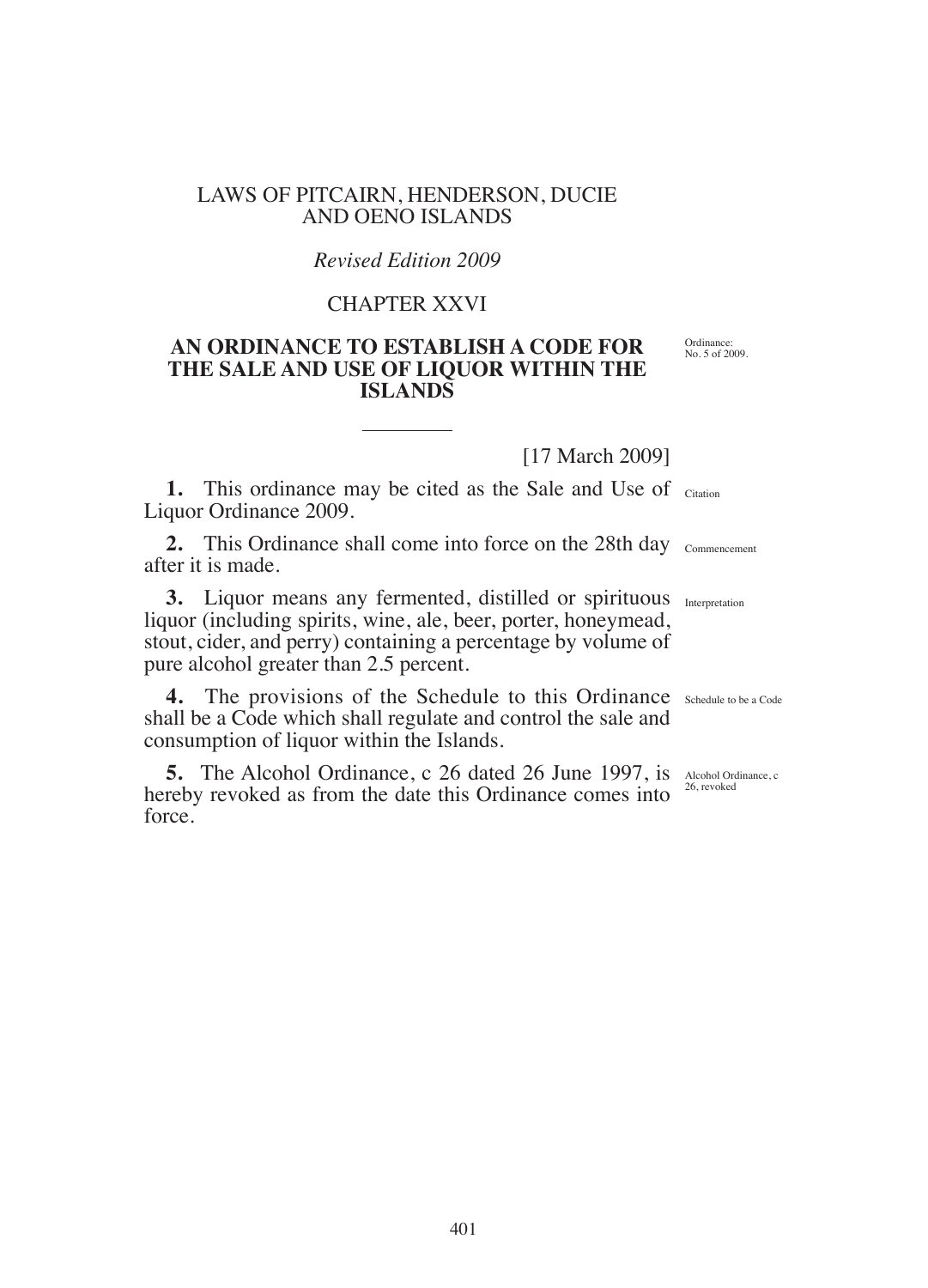# **SCHEDULE**

#### **LIQUOR CODE**

#### **PART I – PRELIMINARY**

**1.** Only persons over the age of 18 years may purchase or consume liquor.

**2.—(**1) No person shall purchase or acquire liquor on or from any commercially licensed premise with the intention of supplying the liquor to any person who is under the age of 18 years or with the intention of encouraging the consumption of liquor by any person under the age of 18 years.

(2) No person shall supply liquor to any person who is under the age of 18 years or encourage the consumption of liquor by any person who is under the age of 18 years.

Penalty: A fine of \$100.

**3.** No person being a member of the working crew on supply ship days, including cargo handlers at ship and shore, shall consume liquor while working longboats are in the water.

Penalty: A fine of \$100.

**4.** No person being a member of the longboat crew, including cargo handlers at ship and shore, shall, after notice has been received of the impending arrival of any ship, consume liquor during the 12-hour period to the estimated arrival of the ship.

Penalty: A fine of \$100.

**5.** No person shall drive or be in command of or operate any vessel or machinery while under the influence of alcohol.

Penalty: A fine of \$250 and/or prohibition from driving any motor vehicle or commanding or operating any vessel or machinery for a period of up to 6 months in respect of the irst offence, and a ine of \$250 and prohibition from driving any motor vehicle or commanding or operating any vessel or machinery for a period of up to 12 months in respect of any subsequent offence.

**6.** No person shall drive any motor vehicle while under the influence of alcohol.

Penalty: A fine of \$250 and/or prohibition from driving any motor vehicle or commanding or operating any vessel or machinery for a period of up to 6 months in respect of the first offence, and a fine of \$250 and prohibition from driving any motor vehicle or commanding or operating any vessel or machinery for a period of up to 12 months in respect of any subsequent offence.

**7.—(**1) A person who drives any motor vehicle or who is in command of or operates any vessel or machinery while he or she is prohibited from doing so commits an offence and shall be liable to a fine of \$500 and/or a further period of prohibition of up to 12 months.

(2) It shall be a defence to this offence if a person drives a motor vehicle or commands or operates a vessel or machinery with the genuine and reasonable belief that there is an emergency requiring that he or she drive that vehicle or command or operate that vessel.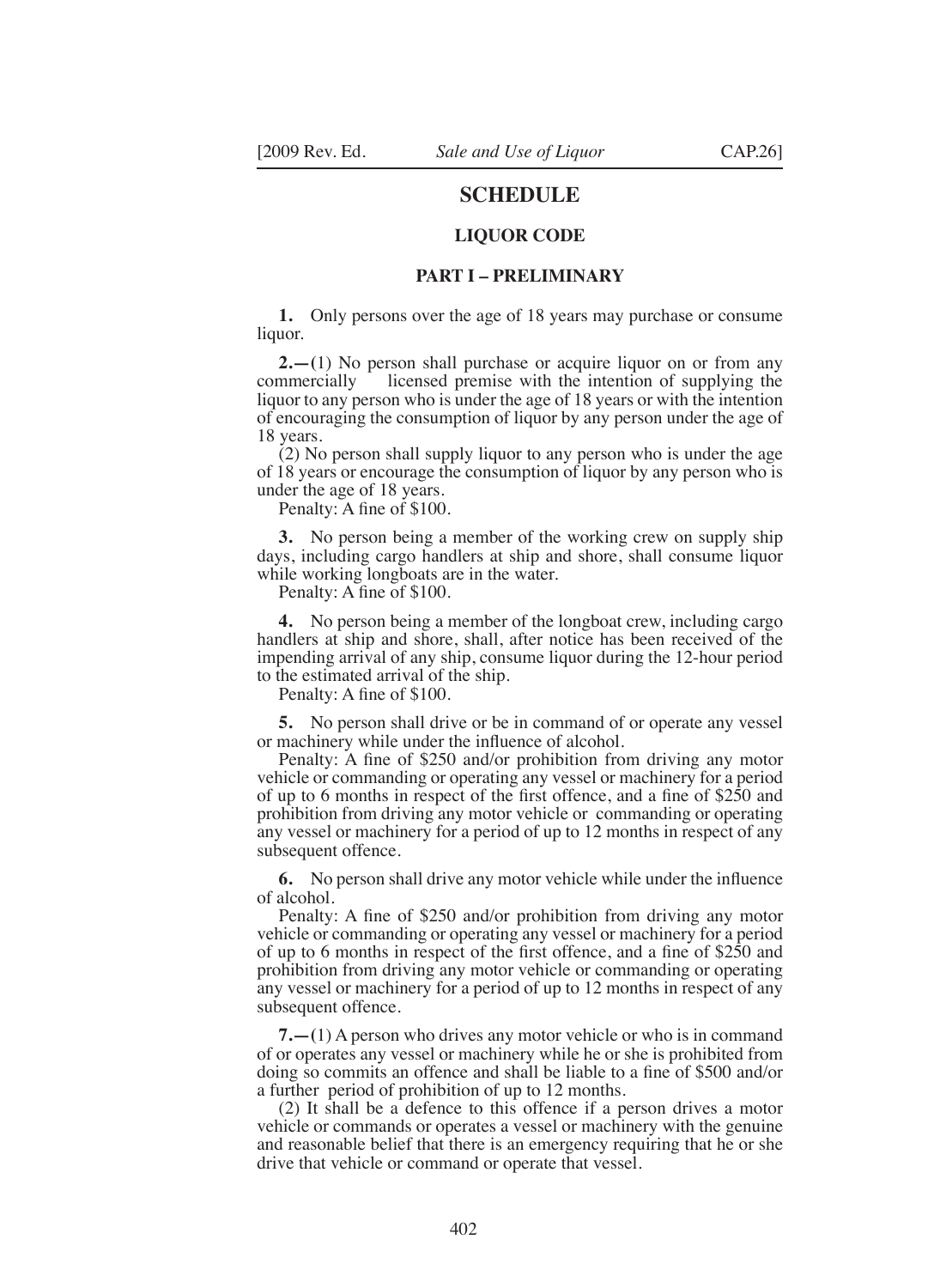**8.** No firearm of any kind, spear gun or other weapon whatsoever shall be used by any person while under the influence of alcohol.

Penalty: A fine of \$250.

**9.—**(1) If any member of the Police believes that a person is under the inluence of liquor, he or she may require that person to undertake a sobriety test.

(2) A person who is required to undertake a sobriety test must comply with a request by any member of Police to undertake tasks and perform acts that may indicate whether that person is under the influence of liquor, such tasks and acts including (without limitation) walking in a straight line, balancing on one leg, touching the nose with an index finger while the person's eyes are closed.

 $(3)$  A person who fails to complete or refuses to comply with a sobriety test when required to do so and who would, if found to be under the influence of liquor, commit any of the offences set out in sections 5 to 8 of this Code, commits an offence by reason of such failure or refusal.

Penalty: A fine of \$250 and/or prohibition from driving any motor vehicle or commanding or operating any vessel or machinery for a period of up to 6 months in respect of the first offence, and a fine of \$250 and prohibition from driving any motor vehicle or commanding or operating any vessel or machinery for a period of up to 12 months in respect of any subsequent offence.

(4) For the avoidance of doubt, the fact that a person is under the influence of alcohol may be proved in court by any relevant and admissible evidence including evidence as to that person's undertaking a sobriety test in accordance with this section, but a sobriety test shall not be necessary to prove that a person is under the inluence of alcohol.

**10.—**(1) Subject to section 11, no liquor shall be consumed in the following public places on Pitcairn:

The School The Square Public Roads The Eco Trail General Store The Museum The Medical Centre The Landing Penalty: A fine of \$50. (2) No liquor shall be consumed on Henderson, Ducie or Oeno.

Penalty: A fine of \$50.

**11.—**(1) Notwithstanding section 10, the Island Council may from time to time by public notice allow the consumption of liquor in one or more of the public places specified in section 10 for one or more periods or dates as speciied in the notice so long as the period speciied in any notice does not exceed one month.

(2) Notwithstanding section 10, the Island Council may by public notice specify further public places in which restrictions may apply either generally, or for one or more periods or dates as specified in the notice, prohibiting:

(a) the consumption of liquor in that public place;<br>(b) the bringing of liquor into that public place;

the bringing of liquor into that public place;

(c) the possession of liquor in that public place.

(3) The Island Council may by public notice remove any restrictions prohibiting the consumption of liquor in a public place or any other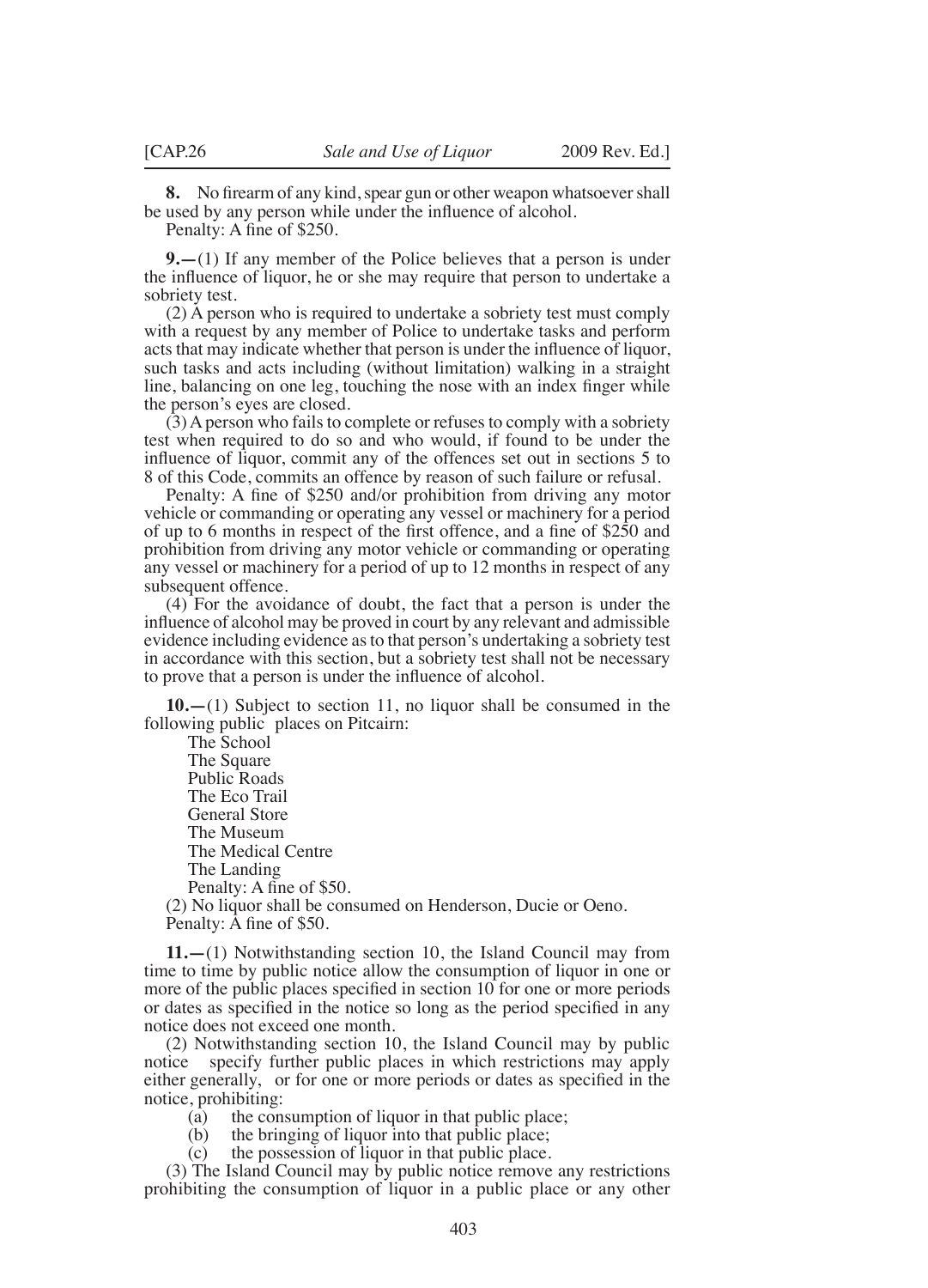restrictions made under section 11(2), either generally or for 1 or more specified periods or dates.

(4) A restriction made under this section does not prohibit, in the case of liquor in an unopened bottle or other unopened container, the transport of that liquor from premises that adjoin a public place during any period when it is lawful to sell liquor on those premises for consumption off the premises, provided the liquor is promptly removed from the public place.

## **PART II – COMMERCIAL LIQUOR LICENCING**

**12.** No person shall sell, supply or deliver liquor anywhere within the Islands, including the territorial waters, otherwise than in accordance with the terms of a Commercial Liquor Licence granted to that person.

Penalty: A fine of \$250.

**13.** Any permanent resident on Pitcairn Island over the age of 18 seeking the grant of a Commercial Liquor Licence may make an application on the Commercial Liquor Licence Application Form (attached as Schedule A), to be considered by the Island Council. If approved, a Commercial Liquor Licence shall be granted by or on behalf of the Island Council.

**14.—**(1) A Commercial Liquor Licence may be refused if, in the opinion of the Island Council, it would be contrary to the public interest to grant it.

(2) The Island Council shall give reasons for its decision, which shall be inal. There will be no right of appeal against a refusal to grant a Commercial Liquor Licence, nor shall a court have jurisdiction to review refusal to grant a licence, but a new application may be made after a period of 6 months.

**15.** A Commercial Liquor Licence may be one or more of three types, and an applicant shall specify which one or more of these he or she is applying for:<br>(a) an On

- an On Site/Off Site (Full) licence (in the form attached as Schedule B), which authorises the holder to sell liquor for consumption on the premises described in the licence and to sell or deliver liquor for consumption off those premises;
- (b) an On-Site (Limited) licence (in the form attached as Schedule C) which authorises the holder to sell liquor for consumption on the premises described in the licence provided the liquor is sold only to persons who are residing in those premises as accommodation guests;
- (c) an Off-Site (Limited) licence (in the form attached as Schedule D) which authorises the holder to sell liquor on occasions and at premises specified in the licence provided the liquor is consumed off those premises.

**16.** A Commercial Liquor Licence is valid for one year from the date of issue.

**17.—**(1) Every Commercial Liquor Licence holder shall ensure that a copy of the applicable licence is clearly displayed on the premises at all times so as to be easily read by persons entering through each principal entrance.

Penalty: \$100.

(2) Every Commercial Liquor Licence shall include the following terms and conditions:

 (a) That an age limit sign of "18 Years or older" in the form set out in Schedule E shall be displayed at every place where liquor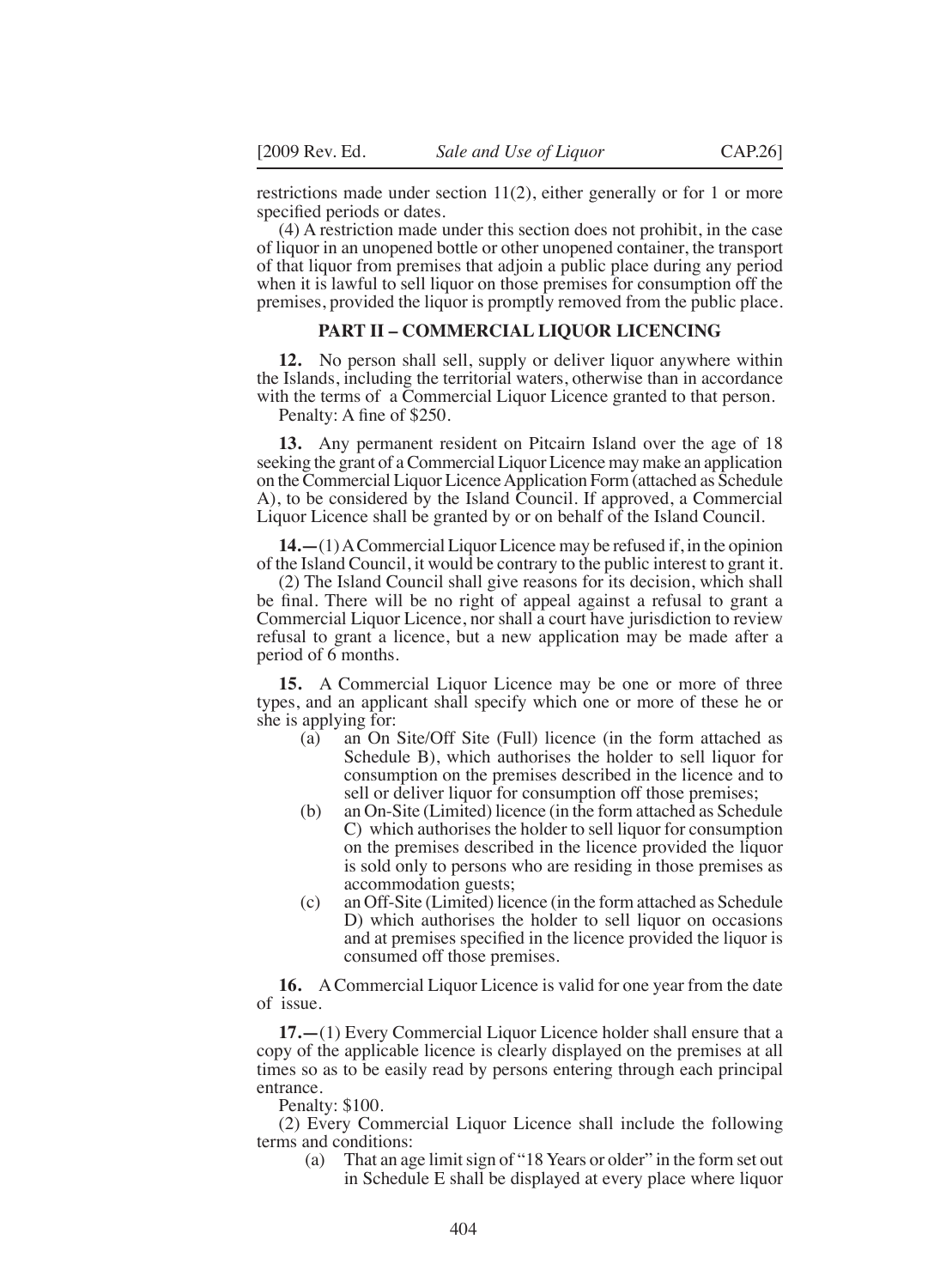is sold or consumed pursuant to that licence.

(b) That a "Drink Smart" safe-drinking sign in the form set out in Schedule E shall be displayed at any On-Site/Off-Site (Full) or On-Site (Limited) liquor outlet.

**18.**—(1) The Island Council may revoke a Commercial Liquor Licence at any time if the terms and conditions listed in the Licence are not followed by the Licence Holder.

(2) For the avoidance of doubt, this power to revoke may be exercised whether or not a licence holder is prosecuted for an offence under this ordinance.

**19.—**(1) A Commercial Licence Holder must comply with the terms and conditions listed in the applicable Commercial Liquor Licence and shall not sell or supply liquor outside any hours specified in the licence nor sell or supply liquor to:

(a) persons under the age of 18;<br>(b) intoxicated persons.

intoxicated persons.

Penalty: A fine of up to \$250 and/or the revocation of the Commercial Liquor Licence.

**20.—**(1) Any member of the Police may at any reasonable time enter and inspect any licensed premises, or any part of any licensed premises, to ascertain whether the licensee is complying with the provisions of this Code and the terms and conditions of the applicable Commercial Liquor Licence.

(2) Any member of the Police may at any time enter and inspect any licensed premises when that member has reasonable ground to believe that any offence against this Ordinance is being committed on those premises.

# **SCHEDULE A OF LIQUOR CODE**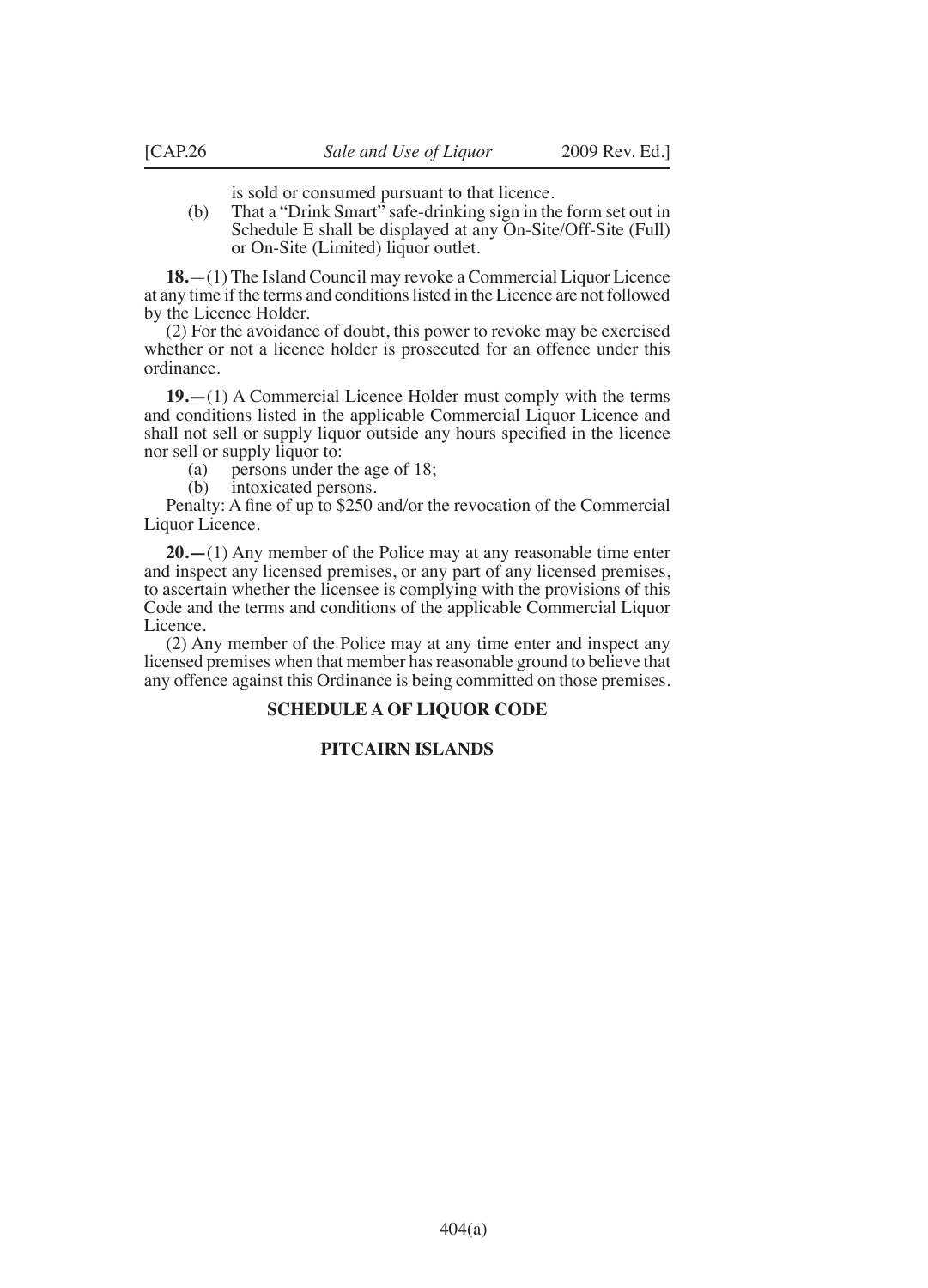# **COMMERCIAL LIQUOR LICENCE APPLICATION FORM**

Date: \_\_\_\_\_\_\_\_\_\_\_\_\_\_\_\_\_\_\_\_\_\_\_\_\_\_\_\_

Applicant Name:

Applicant Address:

Name of premises or business to be licensed: *(if applicable)* 

Address of Premises:

| <b>Licence Type</b>                                                                                                                                                                                                                                                           | Fee NZ\$    | Tick |
|-------------------------------------------------------------------------------------------------------------------------------------------------------------------------------------------------------------------------------------------------------------------------------|-------------|------|
| On Site / Off Site (Full Licence)<br>Bar, pub, tavern, club, hotel, restaurant, cafés<br>General stores, bottle stores, grocery stores<br>Homestay guests<br>To sell liquor for consumption on-site<br>To sell, supply and deliver liquor for consumption<br>off the premises | \$100.00    |      |
| <b>On Site (Limited)</b><br>Homestays<br>To sell liquor for consumption on-site<br>(Accommodation guests only)                                                                                                                                                                | S.<br>20.00 |      |
| <b>Off Site (Limited)</b><br><b>Private Trading Tables</b><br>Sell, supply and deliver liquor for<br>consumption off the premises<br>Cruise ship days, Visitors / Tourists on-island<br>(Typical trading days)                                                                | \$20.00     |      |
| Total:                                                                                                                                                                                                                                                                        |             |      |

*Applicants must be permanently residing on Pitcairn Island*

*Licence period: 12 months from date of issue*

Applicants Signature: \_\_\_\_\_\_\_\_\_\_\_\_\_\_\_\_\_\_\_\_\_ Date: \_\_\_\_\_\_\_\_\_\_\_

| Office Use:         |  |
|---------------------|--|
| Fee Receipt Number: |  |
| Declined:           |  |
| Approved:           |  |
| Licence Valid from: |  |
| <b>Expiry Date:</b> |  |

# **SCHEDULE B OF LIQUOR CODE**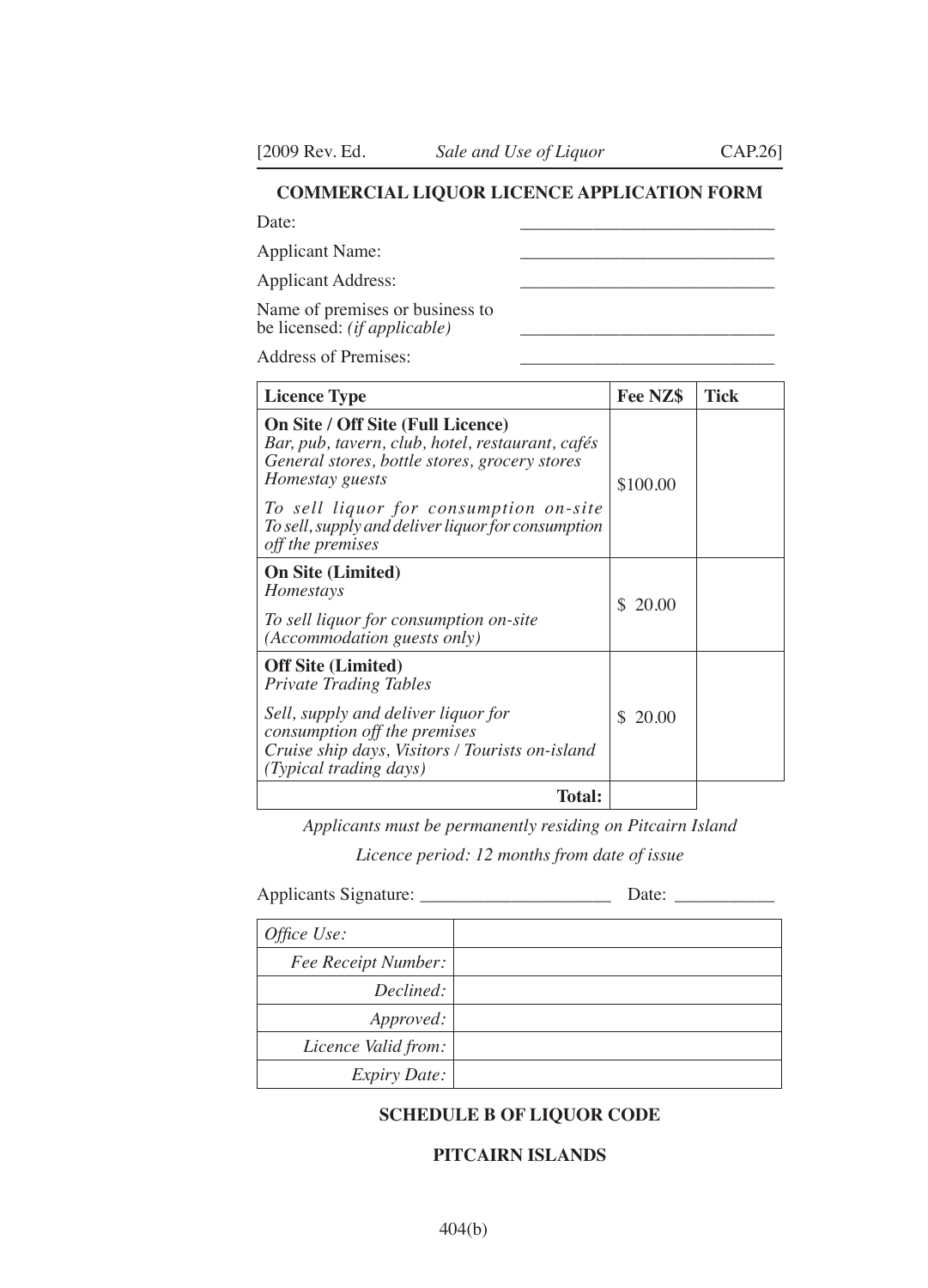# **COMMERCIAL ON-SITE/OFF-SITE (***FULL***) LIQUOR LICENCE**

*Bar, pub, tavern, club, hotel, restaurant, café General Stores, bottle stores, grocery stores*

#### *(Premise, business or individuals name)*

is hereby permitted to sell or supply liquor for consumption on-site *to sell, supply and deliver liquor for consumption off the premises*

# **Terms and Conditions**

- Signage Age limit sign to be on public display
- Signage Safe drinking practices on public display
- No intoxicated person to be served
- No disorderly conduct
- Bar prices to be displayed
- The terms and conditions of this licence to be displayed in public view

#### **Host responsibilities when applicable**

- Provide and promote alternatives to liquor, such as low-alcohol and non-alcoholic beverages
- Make available and promote an appropriate food selection
- Identify and appropriately deal with intoxication
- Educate and train staff in host responsibility practices
- Alternative transport is arranged for intoxicated patrons

#### **Periodic Inspection**

Community police will carry out periodic inspections to ensure compliance of licence

## **Failure to Comply**

Failure to comply with the terms and conditions may result in a fine up to \$250.00 and/or this licence being revoked

Licence issued on:

Licence expires on:

Signed: **Licence holder** 

Signed: **on-behalf of** 

**Pitcairn Island Council**

## **SCHEDULE C OF LIQUOR CODE**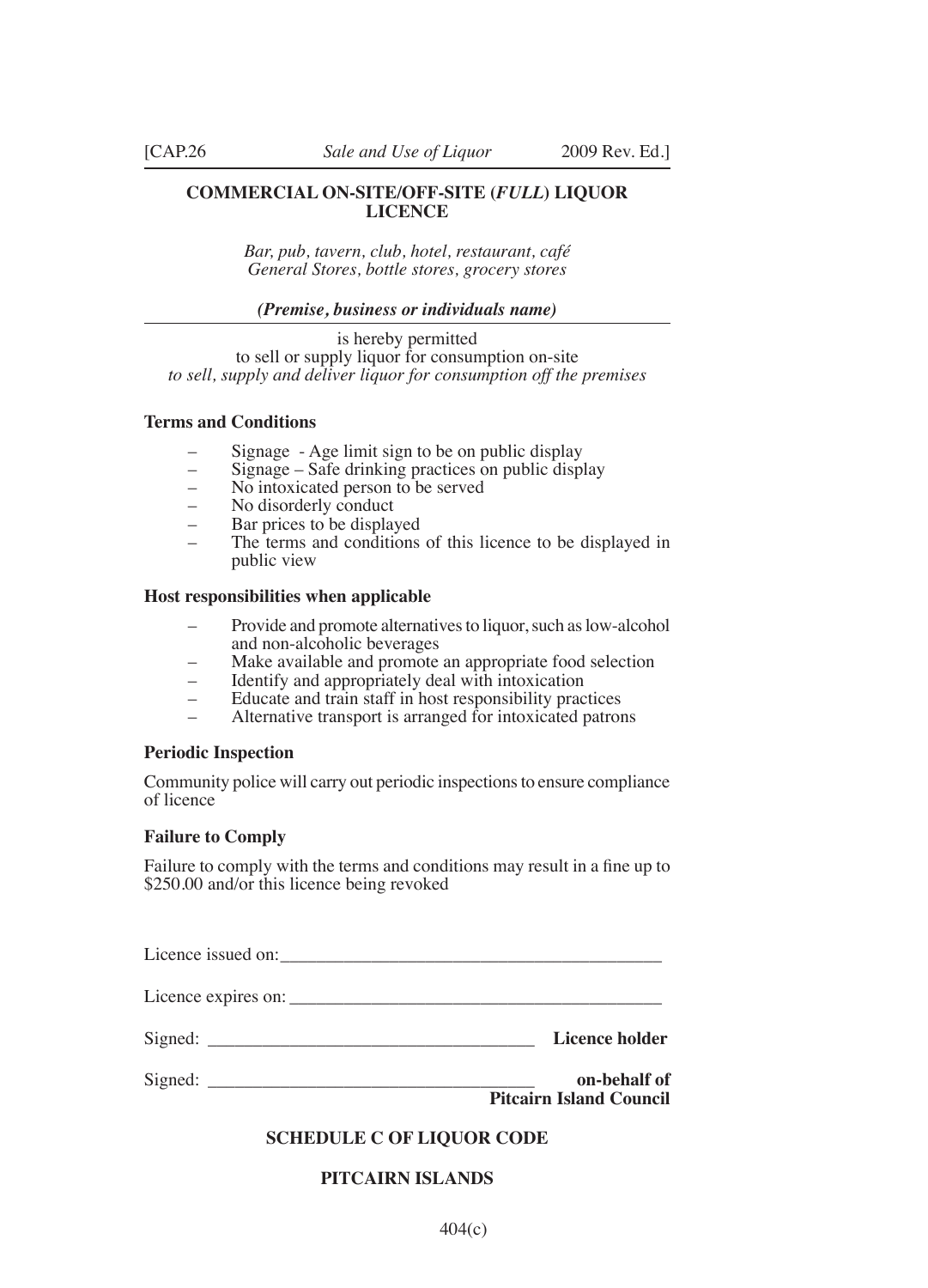## **COMMERCIAL ON-SITE (***LIMITED***) LIQUOR LICENCE**

#### *Homestays*

#### *(Premise, business or individuals name)*

is hereby permitted to sell liquor for consumption by accommodation guests on-site

# **Terms and Conditions If Applicable**

- Signage Age limit sign to be on public display
- Signage Safe drinking practises sign on public display
- Limited to accommodation guests
- No intoxicated person to be served
- No disorderly conduct
- Bar prices to be displayed
- The terms and conditions of this licence to be displayed in public view

# **Host Responsibilities If Applicable**

- Provide and promote alternatives to liquor, like low-alcohol and non-alcoholic beverages
- Make available and promote an appropriate food selection
- Prevent underage drinking
- Identify and appropriately deal with intoxication
- Educate and train staff in host responsibility practices
- Alternative transport is arranged for intoxicated patrons

#### **Failure to Comply**

Failure to comply with the terms and conditions may result this licence being revoked

| $C_{\rm max}$ = $\pm$ | T ! 1. . 1.1 |
|-----------------------|--------------|
| Licence expires on:   |              |
| Licence issued on:    |              |

Signed: \_\_\_\_\_\_\_\_\_\_\_\_\_\_\_\_\_\_\_\_\_\_\_\_\_\_\_\_\_\_\_\_\_\_\_\_ **Licence holder**

| Signed: | on-behalf of                   |
|---------|--------------------------------|
|         | <b>Pitcairn Island Council</b> |

# **SCHEDULE D OF LIQUOR CODE**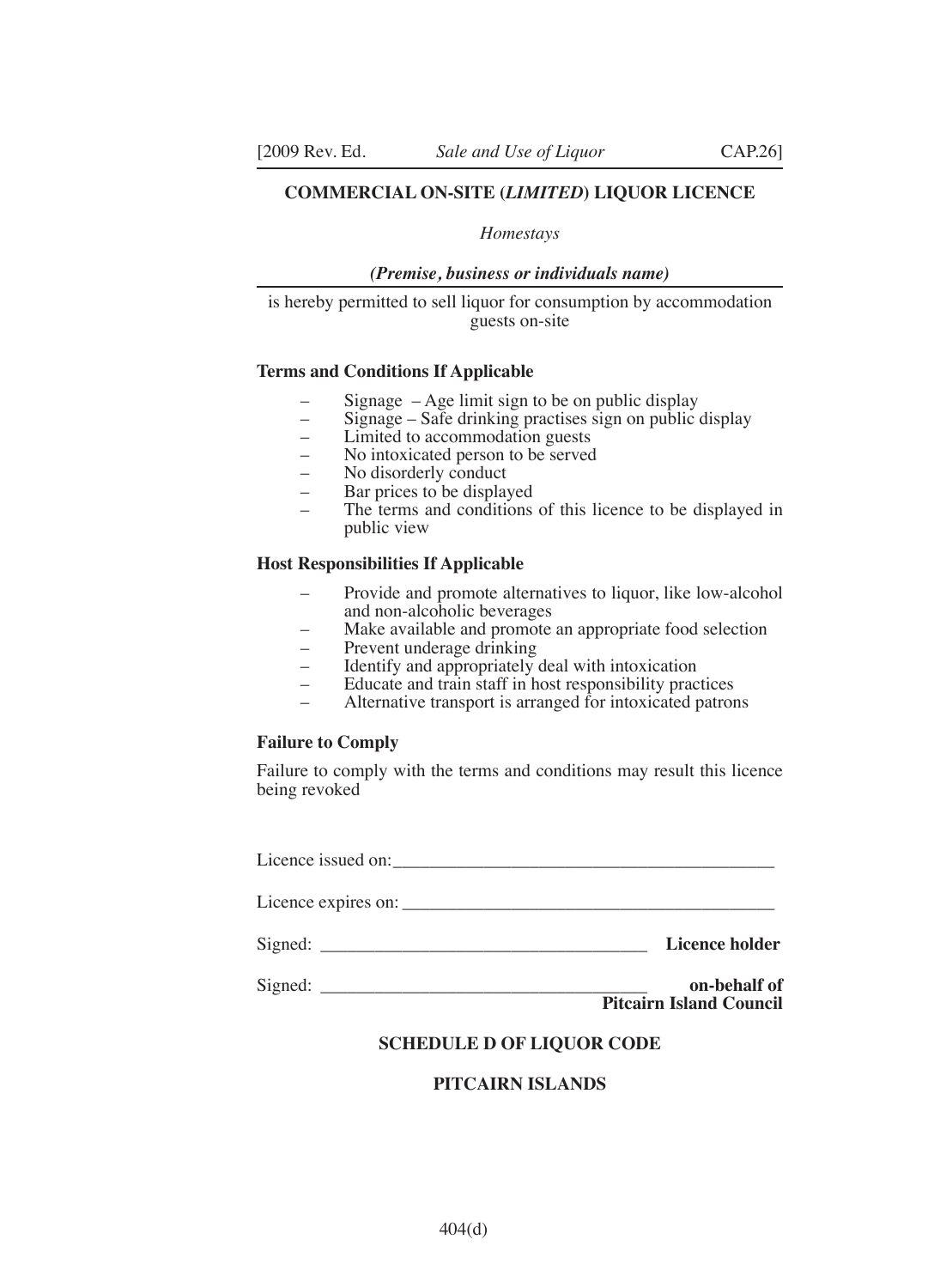# **COMMERCIAL OFF-SITE (LIMITED) LIQUOR LICENCE**

# *Trading Tables*

## *(Premise, business or individuals name)*

is hereby permitted to sell, supply and deliver liquor for consumption off the premises

# **Terms and Conditions**

- Signage  $-$  Age limit sign to be on public display
- Limited to Expedition or Cruise ship passengers (typically trading days)
- Limited to locally produced liquor for consumption
- Prices to be displayed
- Onboard Vessel

# **Purchased liquor to be appropriately wrapped**

- On-Island
	- Purchased liquor to be appropriately wrapped with customers name and / or necessary details clearly marked.
	- Purchased liquor to be delivered by seller to landing for collection by customer or delivery out to visiting vessel

# **Periodic Inspection**

Community police will carry out periodic inspections to ensure compliance of licence

# **Failure to Comply**

Failure to comply with the terms and conditions may result in this licence being revoked

| Licence holder                                 |
|------------------------------------------------|
| on-behalf of<br><b>Pitcairn Island Council</b> |

# **SCHEDULE E OF LIQUOR CODE**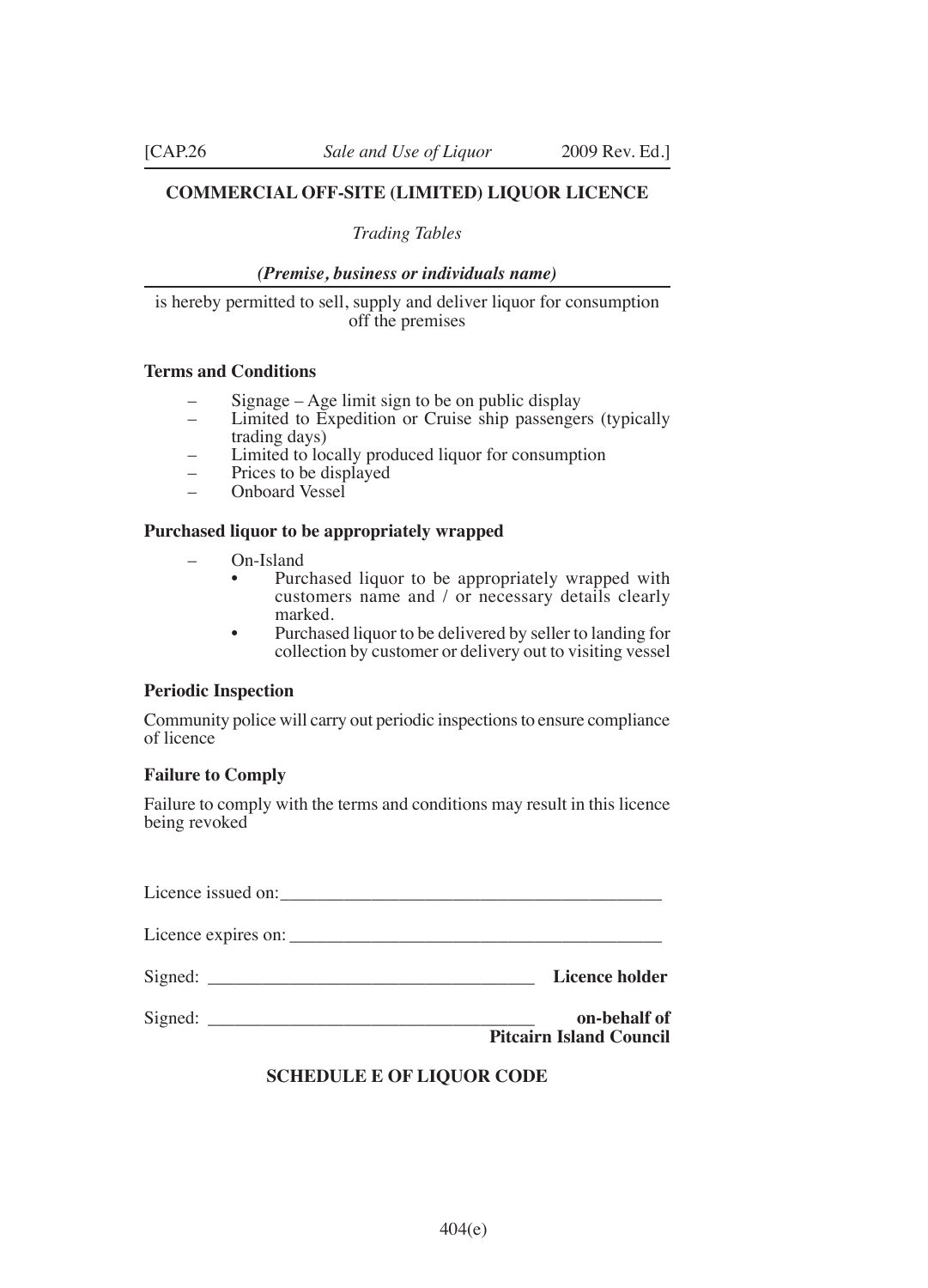